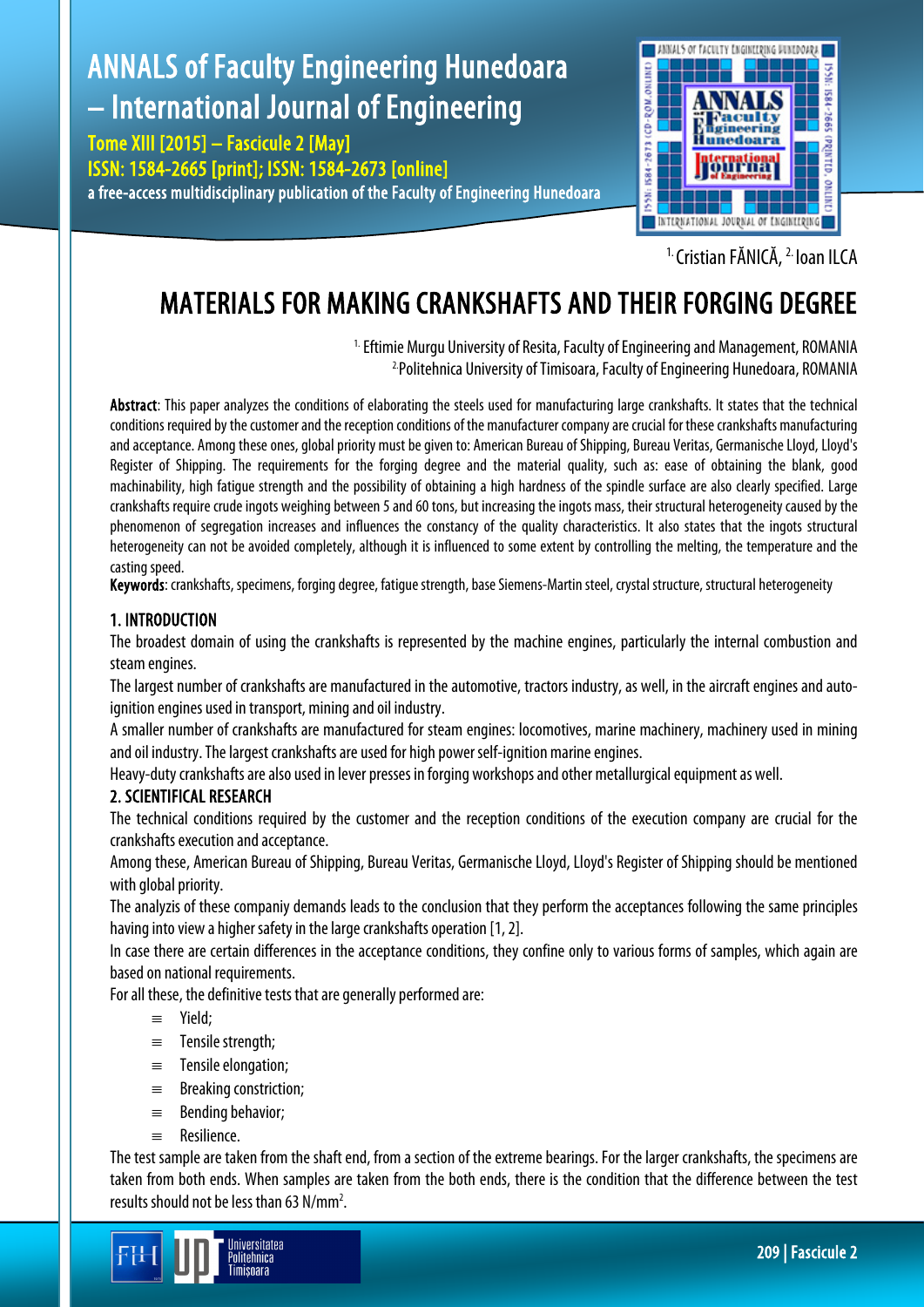Regarding the steelmaking, there are no limiting prescriptions. The steel can be Siemens - Martin acid or base, or other category, but only with special approval if it takes part in the last category. Thus, the steel made in the electric furnace can be used too [3 ,4]. Reffering to the degree of forging, "Lloyd's Register of Shipping" prescribes that the forged section reported to the ingot section should be 1/5 to 2/3, which corresponds to a degree of forging of 5 to 1,5.

Generally crankshafts should be delivered in an annealed state, which means that they should undergo a normalization or quenching and cooling in air, but the users often require crankshafts in a tenacious and stress relieved state.

The users sometimes give indications in the order, on the heat treatment to which the crankshafts are to undergo.

The following requirements should be applied to the material used for manufacturing crankshafts such as: high fatigue strength, the possibility to obtain a high hardness of the spindle surface, good machinability and ease in obtaining the blank.

The crankshaft is performed by forging. The forged blank is obtain by forging in multiple passes and heating in closed molds, respecting the appropriate distribution of the material fiber and especially avoiding their twisting, which increases the fatigue strength of the shaft.

Since the shaft is generally oversized in the conditions of rigidity, the carbon unalloyed quality steels - type OLC 45, OLC 60 are utilized as manufacturing materials. The steels alloyed with Mn, Mo, V are used for highly-stressed crankshafts. The forged shafts undergo a heat treatment in order to obtain a hardness within 200 ... 250 HB. Spindles hardness is obtained by CIF quenching, the hardened layer depth is 3  $\dots$  4 mm and the hardness is HRC = 52  $\dots$  62, which provides increased abrasion resistance.

In most crankshaft, a tensile strength of 500-600 N/mm<sup>2</sup> is prescribed, while 600-700 N/mm<sup>2</sup> is provided at higher stresses. These conditions can be satisfied with the carbon steels OLC 35X and OLC 45X. In order to fulfill these conditions, the steel is often slightly alloyed with Cr up to 0,6%. If the stress is higher, for example if the tensile strength is required to be over 700 N / mm<sup>2</sup>, it is recommended to use alloy steels.

The degree of utilization of the cast ingot in an as-forged part is 50-60%. Utilization degree of the machined crankshaft in comparison to the asforged part is 28-35%. Thus, the total degree of material utilization is 15-20%.

Figure 1 schematically shows the example of forging a crankshaft with ten crankpins. The cast ingots mass is 40 tons, out of which the as-forged part is 24,5 tons, and the machined crankshaft is 8,3 tons. So the total utilization degree is 20,8%. Figure 1 also shows that the shaft surface in comparison to the weight is very high, except for the end areas that are machined; the surfaces of the rough block appear at the crankshaft.

The cast ingots are in general directly used for large, freely forged crankshafts. They are more





rarely used for pre- rolled forging blanks. However the ratios shown in Figure 1 are valid in both cases.

The treated crankshafts require raw ingots from 5 to 60 tons. The ingots destined for forging are cast from upsite and fitted with feeders at the top and at the bottom. If the steel used is a Siemens-Martin base, a charge is generally sufficient to the needed ingot. Several batches are usually required to fill the ingot for the steel in the base electric furnace [5, 6].

An ideal ingot is homogeneous both physically and chemically. It should have a fine equiaxed crystal structure and have no chemical segregation, non-metallic inclusions and voids. Unfortunately, the natural laws of the liquid metal solidification act against obtaining ideal conditions and the ingots contains well known inner defects such as cavitations, shrinkages, non-metallic segregation, columnar crystal structure and internal cracks. To these defects there are added internal defects and surface defects such as large or small cracks, shells [7].

A cast ingot can not be considered a homogeneous formation either in terms of crystals nor the distribution of components. This heterogeneity can not be completely avoided although it is influenced to some extent by controlling the melting temperature and the casting speed, etc. The structural inhomogeneity caused by the phenomenon of segregation increases with the increase of the ingot size.

The amount of segregation contained by the ingot depends on several factors, among which we mention the chemical composition of the steel, their types (killed, semi-killed, with cap or non-killed) and their size.

A detailed explanation of the segregation, of crystal formation and of the ingot solidification speed is not the subject of this paper, but we recall that some steel elements tend to separate more easily than others. The sulphur is the most separated. The items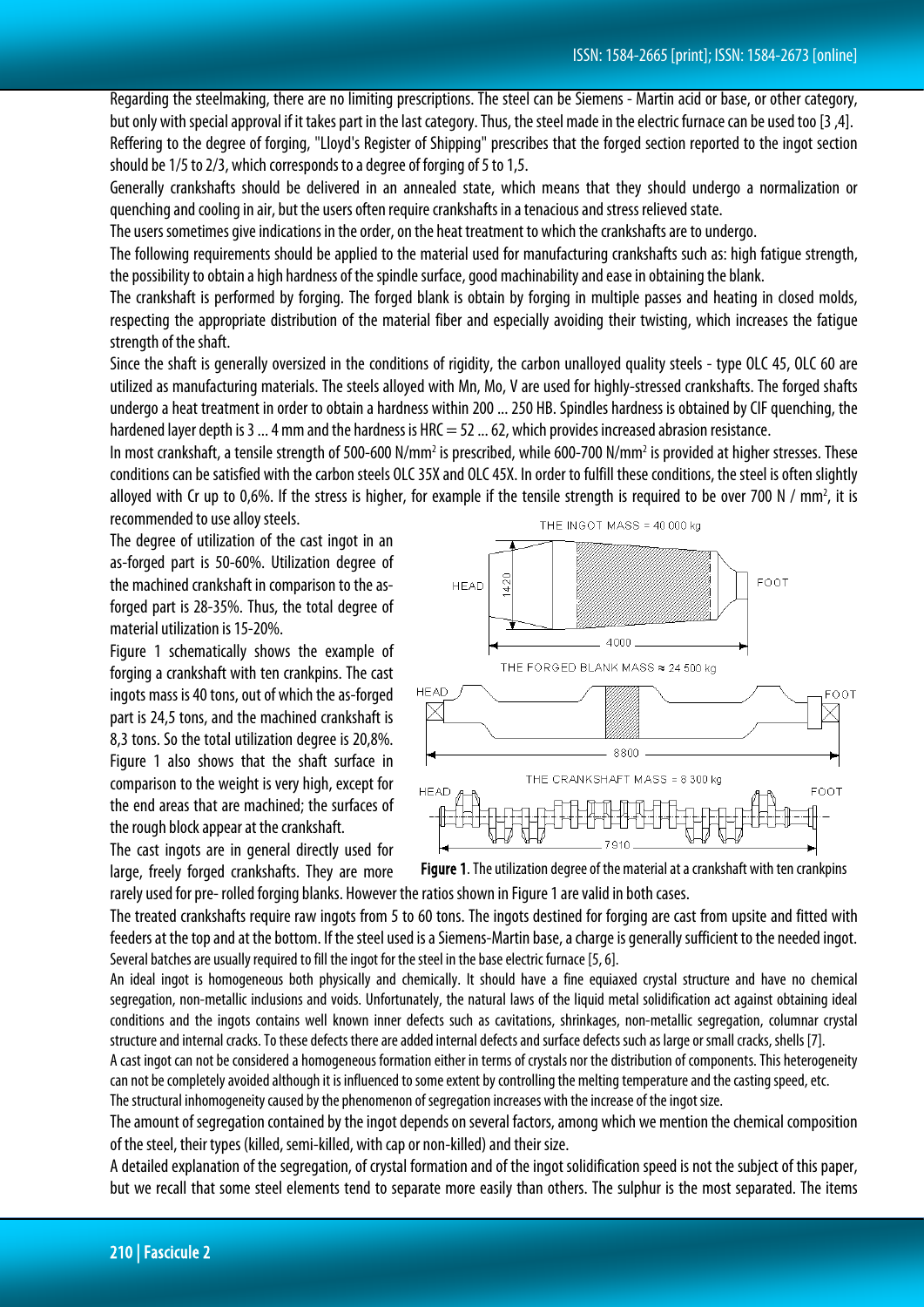listed below are separated in a lesser degree. They are given in the descending order of the separation degree: phosphorus, carbon, silicon and manganese.

The tendency of the elements to separate during solidification of the ingot increases with the elapsed period of solidification so the large ingots have higher segregation than the small ones [7, 8].

Figure 2 schematically shows the crystallization and segregation that occurs in an ingot. The marginal zone (1) cools more quickly and is characterized by ball shaped crystals. The next layer (2) consists of columnar crystals, followed by dendritic crystals (3). The area (4) located at the bottom of the ingot contains coarse crystallites in the shape of beads in a carbon-poor region.

Area (5) represents a significant part of the ingot showing an irregular solidification where shadow lines usually appear.This segregation region is characterized by a higher content of sulfur and phosphorus.

The shadow lines are formed at the solidification front where a precipitation of sulphide and oxide inclusions is formed by the remaining liquid by an imbalance and limited solubility [9, 10, 11]. If segregation is more pronounced, this phenomenon is better



Figure 3. Carbon segregation in an ingot of 20 tons. OLC 22 with the analysis:  $C = 0.21\%$ ; Si = 0,17%; 0,66% Mn;  $P = 0.04\%$ ;  $S = 0.032\%$ .

highlighted when machined.

The segregation become better visible through Baumann samples or by treating with a solution of copper ammonium chloride. They appear in dark colour as dark lines in the longitudinal section and as points in the cross section.

The powder collects itself in the areas of segregation at the magnetic defectoscopy. Different assessments of these segregation phenomena gave the strongest impulse during the investigation.

To this is added a strong carbon segregation that occurs by lowering the iron-rich crystals therefore poor in mixed crystals (carbon), a phenomenon that occurs at the foot of the ingot.

Figure 3 shows schematically the distribution of carbon in a 20 ton ingot that was cast from a 0,21% C steel.

The carbon content of the ingot ranges from 0,26% to 0,16% C, differences ranging up to 0,1%.

Figure 4 illustrates the distribution of carbon in an ingot of 23 tons, cast in OLC 35X steel. In the region that corresponds to the part to be forged, the carbon content varies between 0,38% (ingot head) and 0,32% (ingot foot).

This variation of the carbon content creates important diferrences for the value of the strength characteristics.

The acceptance condition is generally based on the material testing, which can be regarded as justified. These conditions come from the acceptance of the parts with high stress such as aircraft engines and other engines. The manufacturing conditions of the large engines, however, are quite different.

It is impossible to transpose the acceptance conditions of the large crankshafts individually manufactured to the small and high efficiency crankshafts which, in addition are manufactured from alloy steels. As for the large crankshafts, the conditions demanded by the exploiting domain must be valid.



Figure 2. Schematic representation of crystallization and segregation in ingots:1 - marginal zone, with fast cooling and fine globular crystal; 2 - columnar crystals; 3 - contact dendrites; 4 coarse globular crystals (low-carbon region); 5 - segregation region with irregular solidification (areas where shadow lines may appear); 6 - uneven cooling area without segregation.

| 36<br>۰  | 36      | 36                  | 40      | 43<br>⊶  | 'o o o   | $\blacksquare$ | $\overline{43}$<br>۰ | ۵o          |   |     | $\begin{array}{c} \circ \circ \circ \circ \end{array}$ | 39      | 39      | 35      | 35      | 35                   |
|----------|---------|---------------------|---------|----------|----------|----------------|----------------------|-------------|---|-----|--------------------------------------------------------|---------|---------|---------|---------|----------------------|
| 35<br>۰  | 35      | 35<br>۰             | 39<br>۰ | 37<br>⊶  |          | .              | $\bullet$            | 41<br>Ò.    |   |     | .                                                      | 37<br>ο | 38<br>ο | 36      | 36      | 35<br>٠              |
| 35<br>o- | 35<br>o | 37<br>o             | 37<br>۰ | 35<br>دہ |          |                | 39<br>31+            |             |   |     | .                                                      | 35<br>۰ | 35<br>o | 35<br>ο | 35<br>o | 33<br>ö              |
| 33<br>o  | 33<br>۰ | 34<br>۰             | 34<br>۰ | 31<br>⊶  |          | .              |                      | 130<br>西    |   |     | 3000 Q                                                 | 30<br>۰ | 33<br>۰ | 36<br>۰ | 34<br>o | 32                   |
| 월        | 34<br>۵ | 36<br>n             | 36      | 36<br>ö  |          |                |                      | .           |   |     |                                                        | 36<br>o | 36<br>n | 36<br>m | 35<br>n | 33                   |
| 33       | 35      | 35                  | 35      | 35<br>o  |          |                |                      | .           |   |     |                                                        | 33      | 36      | 34      | 35      | 33                   |
| 33<br>o  | 35<br>۰ | 36<br>ο             | 35<br>۰ | 34<br>⊶  |          |                | 33                   |             |   |     | . <del>.</del>                                         | 34<br>۰ | 34<br>۰ | 35<br>o | 34<br>o | 32<br>۰              |
| 33       | 34      | 35                  | 33      | 33       |          |                |                      | :33         |   |     |                                                        | 33      | 33      |         |         | 33                   |
| ۰        | ۰       | ۰                   | ۰       | ⊶        |          |                |                      | .           |   |     | o                                                      | o       | ۰       |         |         | ۰                    |
| 34<br>۰  | 34<br>۵ | 34<br>۰             | 32<br>۰ | 31<br>⊶  |          | . <del>.</del> | 30                   | ठ<br>σ      | σ |     | .                                                      | 30      | 30<br>ο | 35<br>n | 35      | 32<br>$\blacksquare$ |
| 33<br>۰  | 34<br>o | 34<br>o             | 32<br>۰ | 30<br>⊶  |          | .              | ਰ ਰ                  | 30          |   |     | 50000                                                  | 30<br>o | 33<br>۰ | 35<br>۰ | 35<br>ο | 34<br>۰              |
| 33<br>o. | 34<br>o | 34<br>o             | 32<br>۰ | 27<br>⊶  |          |                | 30                   |             |   |     | ៰៰៰៰\ჲ⁄ <del>៰៰៰</del> ៰៰                              | 30      | 30      | 30      | 33      | 31<br>۰              |
| 33<br>۰  | 34<br>۵ | 31<br>۰             | 29<br>۰ | 28<br>۵  | o o      | ø              |                      | 25<br>عرهمن | ۰ | σ   | o ō                                                    | 27<br>α | 28<br>۵ | 28<br>۰ | 35<br>ο | 31<br>۰              |
| 32<br>o. | 39<br>o | 30<br>o             | 30<br>o | 30<br>⊶  | o o      | τ              | 29<br>ਰ ਰ            | o           | o | ъ   | o<br>o                                                 | 29      | 29<br>o | 31<br>۰ | 39<br>o | 34<br>۰              |
| 31<br>۰  | 34<br>۰ | 30<br>۰             | 30<br>۰ | 26<br>⊶  | 60       |                | 60 Q Q               | 26<br>J.    | ō | ō   | ۰<br>۰                                                 | 28<br>۰ | 30<br>۰ | 31<br>۰ | 38<br>۰ | 33<br>۰              |
| 33<br>o- | 33<br>o | 30                  | 28<br>o | 27<br>⊶  |          |                | 27<br>مممره ه        | o.          | œ |     | ే ≏ం                                                   | 27<br>ە | 28<br>۰ | 30<br>۰ | 33<br>۰ | 32<br>o              |
|          |         | 33<br>33<br>n<br>о. | 33      | 29<br>۵  |          | $^{\circ}$     | ۰                    |             |   | o a |                                                        | 28<br>۰ | 29<br>۵ | 34<br>۰ | 33<br>۰ |                      |
|          |         |                     |         |          |          |                |                      | ъ.<br>35    |   |     |                                                        |         |         |         |         |                      |
|          |         |                     |         |          | 35<br>o. |                |                      | Y.          |   |     | 35                                                     |         |         |         |         |                      |

Figure 4. Carbon segregation in an ingot of 23 tons. OLC 35 X with the analysis:  $C = 0.35\%$ ; Si = 0.45%;  $Mn = 0.75\%$ ; P = 0.020%; S = 0.037%.